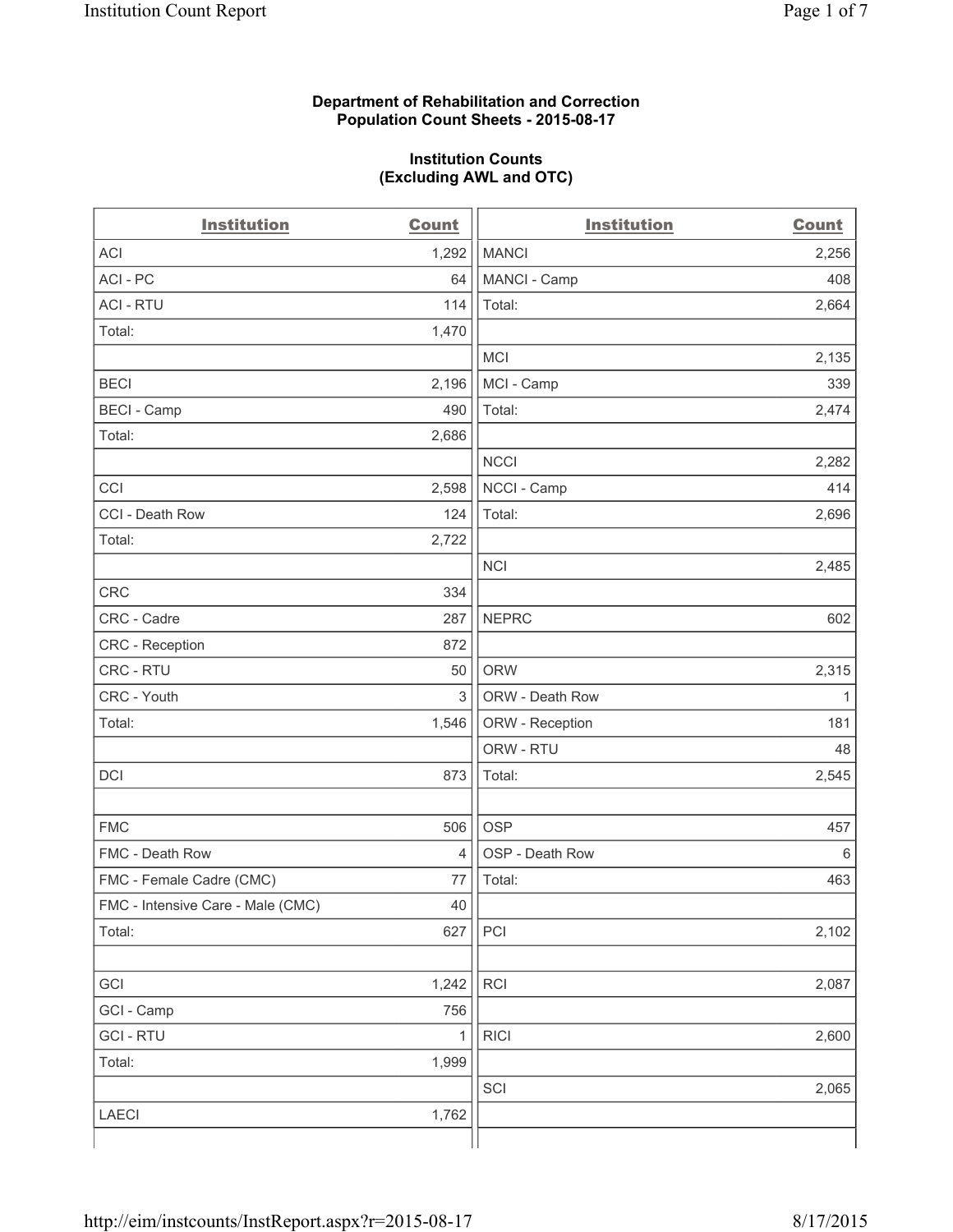|                          |       |                  | <b>EN 492</b><br>Total Dopulation: |
|--------------------------|-------|------------------|------------------------------------|
|                          |       |                  |                                    |
| Total:                   | 2,559 | Total:           | 1,394                              |
| MACI - Minimum           | 1,395 | <b>WCI-RTU</b>   | 94                                 |
| <b>MACI</b>              | 1,164 | WCI              | 1,300                              |
|                          |       |                  |                                    |
| Total:                   | 1,396 | Total:           | 1,073                              |
| <b>LORCI - Reception</b> | 989   | <b>TOCI - PC</b> | 112                                |
| LORCI - Cadre            | 139   | <b>TOCI</b>      | 961                                |
| <b>LORCI</b>             | 268   |                  |                                    |
|                          |       | Total:           | 1,556                              |
| LOCI                     | 2,279 | TCI - Camp       | 439                                |
|                          |       | <b>TCI</b>       | 1,117                              |
| Total:                   | 2,440 |                  |                                    |
| LECI - Camp              | 176   | Total:           | 1,258                              |
| LECI                     | 2,264 | SOCF - RTU       | 45                                 |
|                          |       | <b>SOCF</b>      | 1,213                              |

**Total Population: 50,423**

\* The Total Population includes 32 Offenders with Reason Codes 30 & 31. \*\* The Total Population includes 33 Offenders with Reason Code 0A.

# **Male Population by Security Level (Include AWL and Exclude OTC)**

| <b>Security Level</b>  |                   | <b>Body</b> | <b>AWL</b> | $(-OTC)$ | <b>Total</b> |
|------------------------|-------------------|-------------|------------|----------|--------------|
| Total Level 5          |                   | 130         | 2          | 2        | 130          |
| <b>Total Level 4</b>   |                   | 1,751       | 16         | 14       | 1,753        |
| Total Level 3          |                   | 11,539      | 129        | 96       | 11,572       |
| Total Level 2          |                   | 17,244      | 282        | 168      | 17,358       |
| <b>Total Level 1</b>   |                   | 15,434      | 184        | 84       | 15,534       |
| <b>Total Death Row</b> |                   | 136         | 4          | 3        | 137          |
|                        | <b>Total Male</b> | 46,234      | 617        | 367      | 46,484       |

#### **Female Population by Institution (Include AWL and Exclude OTC)**

| .                        |             |            |          |              |  |  |
|--------------------------|-------------|------------|----------|--------------|--|--|
| <b>Institution</b>       | <b>Body</b> | <b>AWL</b> | $(-OTC)$ | <b>Total</b> |  |  |
| DCI                      | 873         | 8          | 2        | 879          |  |  |
| <b>FMC</b>               | 25          | 2          |          | 26           |  |  |
| FMC - Female Cadre (CMC) | 77          |            |          | 77           |  |  |
| <b>NEPRC</b>             | 602         | 25         | 6        | 621          |  |  |
| <b>ORW</b>               | 2,315       | 67         | 26       | 2,356        |  |  |
| <b>ORW - Death Row</b>   |             |            | 0        |              |  |  |
| ORW - Reception          | 181         |            | O        | 181          |  |  |
|                          |             |            |          |              |  |  |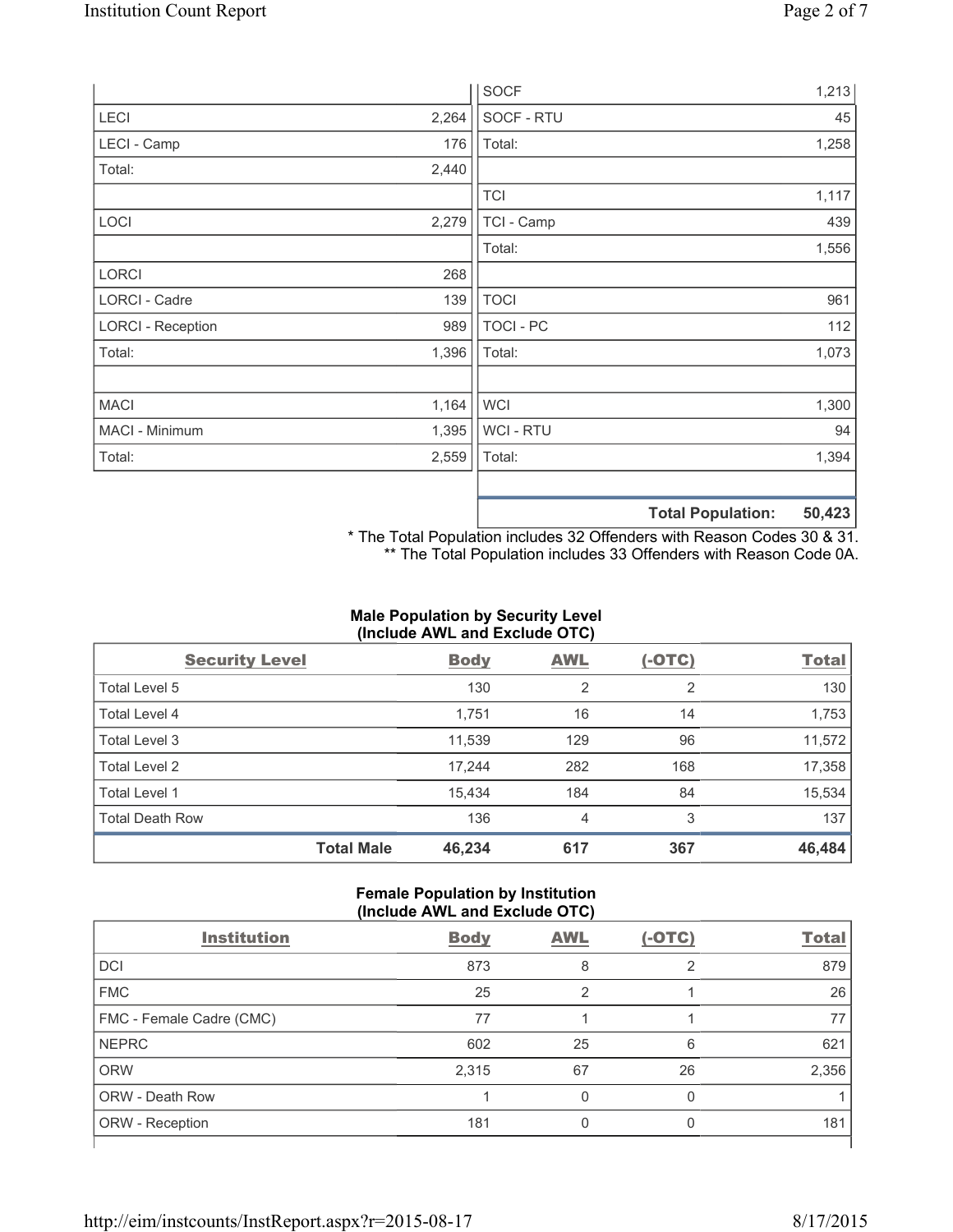| <b>ORW - RTU</b> |                          | 48     |     |     | 48     |
|------------------|--------------------------|--------|-----|-----|--------|
|                  | <b>Total Female</b>      | 4.122  | 103 | 36  | 4,189  |
|                  |                          |        |     |     |        |
|                  | <b>Total Population:</b> | 50,356 | 720 | 403 | 50,673 |

## **Male Population by Institution: Security Level 5 (Include AWL and Exclude OTC)**

|            | <b>Institution</b>   | <b>Body</b> | <u>AWL</u> | $(-OTC)$ | <u>Total</u> |
|------------|----------------------|-------------|------------|----------|--------------|
| <b>OSP</b> |                      | 130         |            |          | 130          |
|            | <b>Total Level 5</b> | 130         |            |          | 130          |

# **Male Population by Institution: Security Level 4 (Include AWL and Exclude OTC)**

| <b>Institution</b>       |                      | <b>Body</b>    | <b>AWL</b>          | $(-OTC)$            | <b>Total</b>     |
|--------------------------|----------------------|----------------|---------------------|---------------------|------------------|
| <b>BECI</b>              |                      | $\sqrt{3}$     | $\mathsf{O}\xspace$ | $\mathsf{O}\xspace$ | $\sqrt{3}$       |
| <b>CRC</b>               |                      | $\overline{7}$ | $\mathsf{O}\xspace$ | $\mathsf 0$         | $\overline{7}$   |
| CRC - Cadre              |                      | 1              | $\mathsf{O}\xspace$ | $\mathsf{O}\xspace$ | 1                |
| CRC - Reception          |                      | $\overline{2}$ | $\mathsf{O}\xspace$ | $\mathbf 0$         | $\sqrt{2}$       |
| <b>LAECI</b>             |                      | 1              | $\mathbf 0$         | $\mathsf{O}\xspace$ | $\mathbf{1}$     |
| LECI                     |                      | $6\,$          | $\mathsf{O}\xspace$ | $\mathsf 0$         | $\,6\,$          |
| <b>LORCI</b>             |                      | $\,8\,$        | $\mathsf{O}\xspace$ | $\mathsf{O}\xspace$ | $\,8\,$          |
| <b>LORCI - Cadre</b>     |                      | 1              | $\mathbf 0$         | $\mathsf{O}\xspace$ | $\mathbf{1}$     |
| <b>LORCI - Reception</b> |                      | 14             | $\mathsf{O}\xspace$ | $\mathsf{O}\xspace$ | 14               |
| <b>MANCI</b>             |                      | 12             | $\mathsf{O}\xspace$ | $\mathsf{O}\xspace$ | 12               |
| <b>NCI</b>               |                      | $\overline{4}$ | $\mathsf{O}\xspace$ | $\mathsf 0$         | $\overline{4}$   |
| <b>OSP</b>               |                      | 317            | $\overline{2}$      | $\overline{2}$      | 317              |
| <b>RCI</b>               |                      | $9\,$          | $\mathbf 0$         | $\mathsf{O}\xspace$ | $9\,$            |
| <b>SOCF</b>              |                      | 1,062          | 13                  | 11                  | 1,064            |
| SOCF - RTU               |                      | 45             | $\mathsf{O}\xspace$ | $\mathsf{O}\xspace$ | 45               |
| <b>TCI</b>               |                      | $9\,$          | $\mathsf{O}\xspace$ | $\mathsf{O}\xspace$ | $\boldsymbol{9}$ |
| <b>TOCI</b>              |                      | 186            | $\mathbf{1}$        | $\mathbf{1}$        | 186              |
| <b>TOCI - PC</b>         |                      | 47             | $\mathsf{O}\xspace$ | 0                   | 47               |
| <b>WCI</b>               |                      | 16             | $\mathsf{O}\xspace$ | $\mathsf{O}\xspace$ | 16               |
| <b>WCI - RTU</b>         |                      | 1              | $\mathbf 0$         | $\mathsf{O}\xspace$ | 1                |
|                          | <b>Total Level 4</b> | 1,751          | 16                  | 14                  | 1,753            |

#### **Male Population by Institution: Security Level 3 (Include AWL and Exclude OTC)**

| $(1101000 \text{ A})$ |  |            |  |              |  |  |
|-----------------------|--|------------|--|--------------|--|--|
| <b>Institution</b>    |  | <b>AWL</b> |  | <u>Total</u> |  |  |
|                       |  |            |  |              |  |  |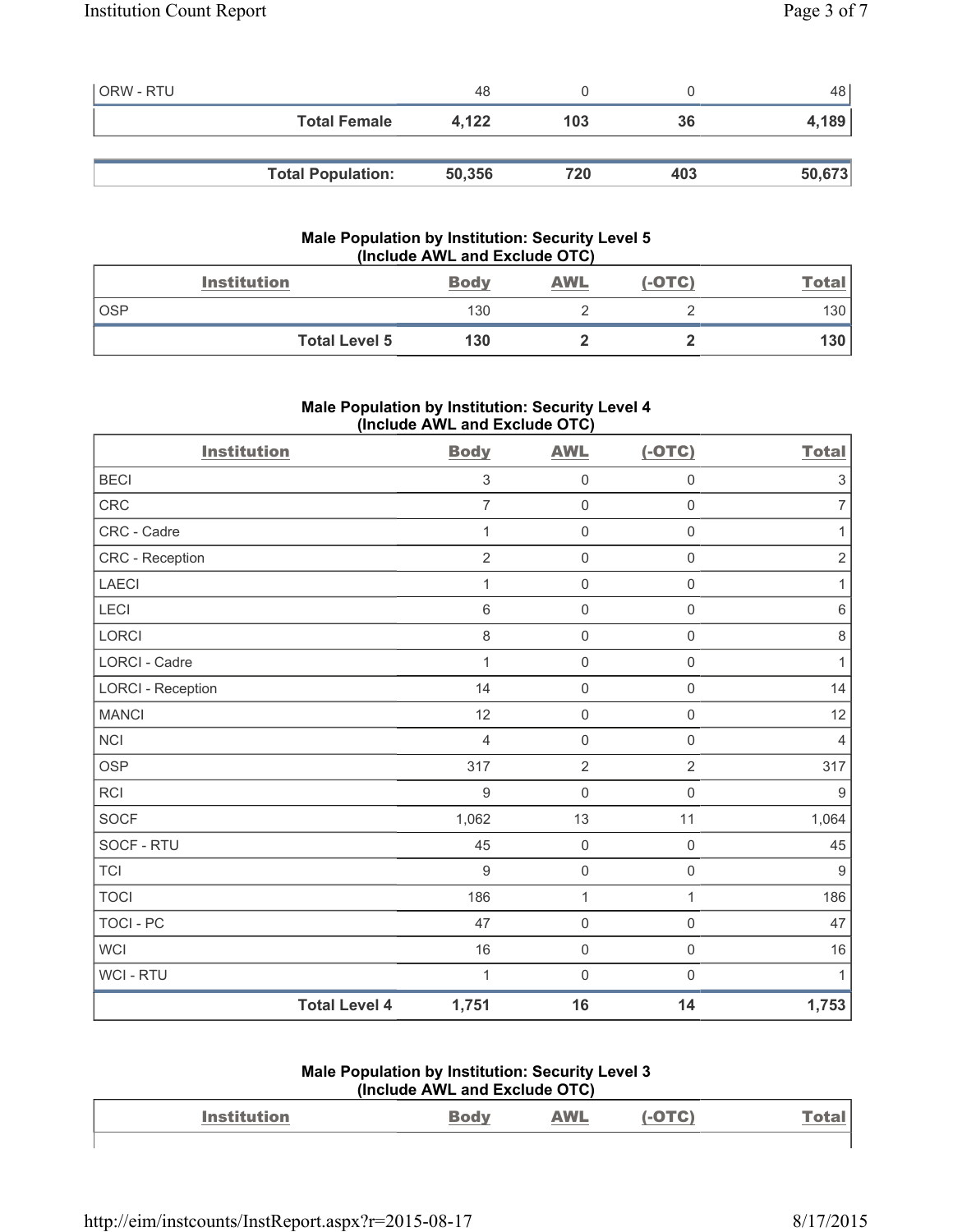| ACI                               | 15             | 0                   | $\mathsf 0$               | $15\,$         |
|-----------------------------------|----------------|---------------------|---------------------------|----------------|
| <b>BECI</b>                       | 8              | $\mathsf 0$         | $\mathsf 0$               | $\,8\,$        |
| CCI                               | $\overline{5}$ | $\mathsf{O}\xspace$ | $\mathsf{O}\xspace$       | $\overline{5}$ |
| CRC                               | 96             | 5                   | $\ensuremath{\mathsf{3}}$ | 98             |
| CRC - Cadre                       | 200            | $\mathsf 0$         | $\mathsf 0$               | 200            |
| CRC - Reception                   | 464            | 13                  | $\hbox{9}$                | 468            |
| CRC - RTU                         | 26             | $\mathsf 0$         | $\mathsf 0$               | 26             |
| CRC - Youth                       | $\mathbf{1}$   | $\mathsf 0$         | $\mathsf{O}\xspace$       | 1              |
| <b>FMC</b>                        | 8              | 0                   | $\mathsf 0$               | 8              |
| FMC - Intensive Care - Male (CMC) | $\overline{4}$ | $\mathsf 0$         | $\mathsf{O}\xspace$       | 4              |
| GCI                               | $\mathbf{1}$   | 0                   | $\mathsf 0$               | 1              |
| LAECI                             | $\overline{4}$ | $\mathsf{O}\xspace$ | $\mathsf 0$               | $\overline{4}$ |
| <b>LECI</b>                       | 2,215          | 22                  | 20                        | 2,217          |
| LOCI                              | 12             | $\mathbf{1}$        | 1                         | 12             |
| LORCI                             | 149            | 23                  | 21                        | 151            |
| <b>LORCI - Cadre</b>              | 104            | $\mathsf{O}\xspace$ | $\mathsf 0$               | 104            |
| <b>LORCI - Reception</b>          | 703            | 4                   | $\mathbf{1}$              | 706            |
| <b>MANCI</b>                      | 2,210          | 19                  | 15                        | 2,214          |
| MCI                               | 12             | $\mathsf{O}\xspace$ | $\mathsf 0$               | 12             |
| <b>NCCI</b>                       | 20             | $\mathsf 0$         | $\mathsf{O}\xspace$       | 20             |
| <b>NCI</b>                        | 17             | 0                   | $\mathsf{O}\xspace$       | 17             |
| PCI                               | 44             | 6                   | $\mathsf 0$               | 50             |
| <b>RCI</b>                        | 1,893          | 15                  | 13                        | 1,895          |
| <b>RICI</b>                       | 20             | $\mathsf{O}\xspace$ | $\mathsf 0$               | 20             |
| SCI                               | $\,$ 3 $\,$    | $\mathsf{O}\xspace$ | $\mathsf{O}\xspace$       | 3              |
| SOCF                              | 150            | $\mathbf 1$         | $\mathbf{1}$              | 150            |
| <b>TCI</b>                        | 1,029          | 5                   | 3                         | 1,031          |
| TCI - Camp                        | $\mathbf{1}$   | $\mathsf{O}\xspace$ | $\mathsf{O}\xspace$       | $\mathbf{1}$   |
| <b>TOCI</b>                       | 731            | $\sqrt{5}$          | $\mathbf{1}$              | 735            |
| TOCI - PC                         | 61             | $\mathsf{O}\xspace$ | $\mathsf{O}\xspace$       | 61             |
| WCI                               | 1,244          | $10$                | $\,8\,$                   | 1,246          |
| WCI - RTU                         | 89             | $\mathsf{O}\xspace$ | $\mathsf{O}\xspace$       | 89             |
| <b>Total Level 3</b>              | 11,539         | 129                 | 96                        | 11,572         |

## **Male Population by Institution: Security Level 2 (Include AWL and Exclude OTC)**

| <b>Institution</b> | <b>Body</b> | <b>AWL</b> | $(-OTC)$ | <b>Total</b> |
|--------------------|-------------|------------|----------|--------------|
| <b>ACI</b>         | 610         |            |          | 611          |
| ACI-PC             | 64          |            |          | 65           |
| <b>ACI - RTU</b>   | 73          |            |          | 72<br>ూ      |
|                    |             |            |          |              |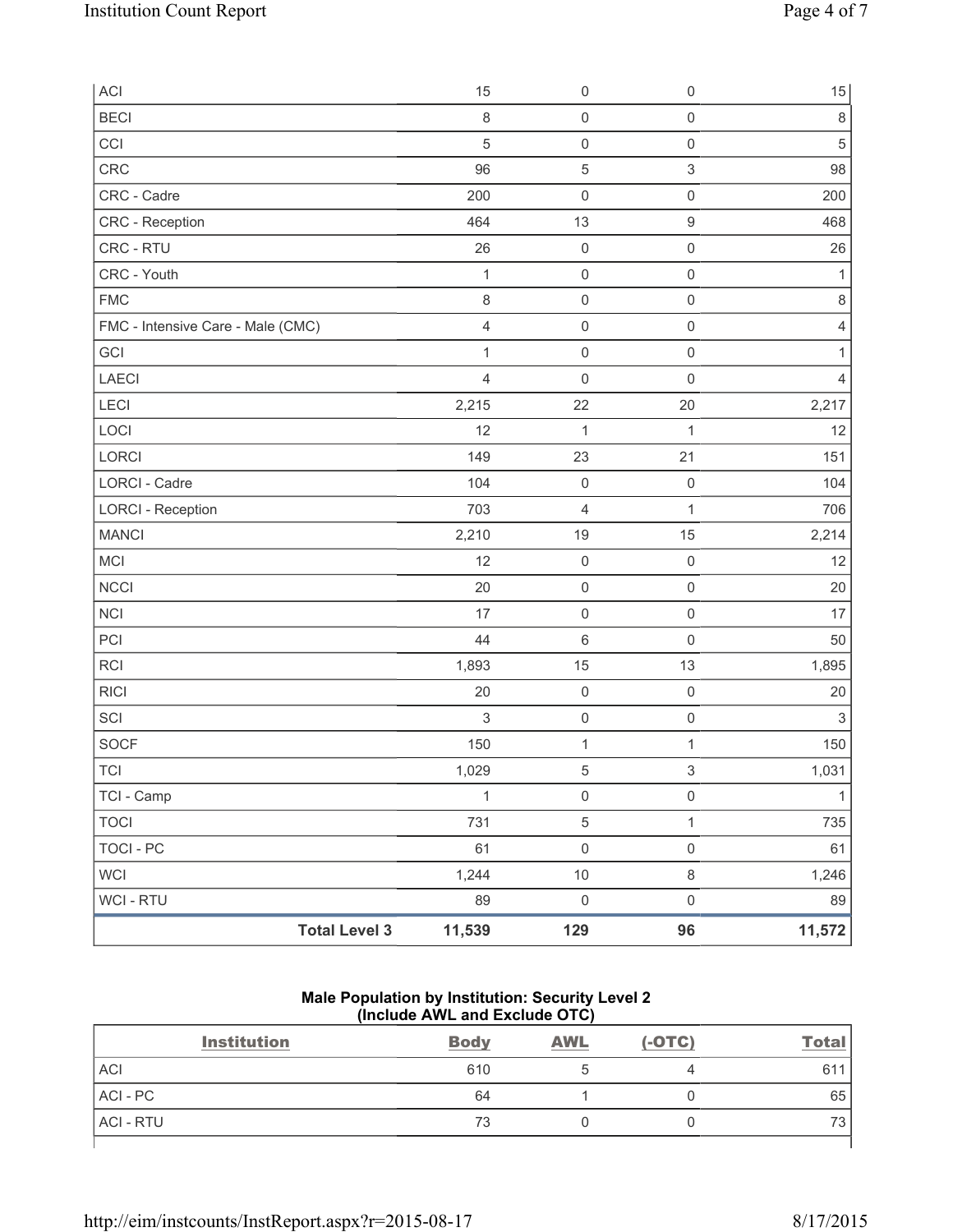| <b>BECI</b>                       |                      | 1,452          | 26                  | 16                        | 1,462                     |
|-----------------------------------|----------------------|----------------|---------------------|---------------------------|---------------------------|
| <b>BECI</b> - Camp                |                      | 1              | $\mathsf 0$         | $\mathsf{O}\xspace$       | 1                         |
| CCI                               |                      | 1,716          | 17                  | 11                        | 1,722                     |
| CRC                               |                      | 113            | $\,6\,$             | 5                         | 114                       |
| CRC - Cadre                       |                      | 80             | $\mathsf 0$         | $\mathsf{O}\xspace$       | 80                        |
| CRC - Reception                   |                      | 224            | $\overline{4}$      | $\ensuremath{\mathsf{3}}$ | 225                       |
| CRC - RTU                         |                      | 20             | $\mathsf 0$         | $\mathsf{O}\xspace$       | 20                        |
| CRC - Youth                       |                      | $\sqrt{2}$     | $\mathsf 0$         | $\mathsf{O}\xspace$       | $\sqrt{2}$                |
| <b>FMC</b>                        |                      | $\overline{4}$ | $\mathsf 0$         | $\mathsf{O}\xspace$       | $\overline{4}$            |
| FMC - Intensive Care - Male (CMC) |                      | 21             | $\mathsf 0$         | $\mathsf{O}\xspace$       | 21                        |
| GCI                               |                      | 813            | $\boldsymbol{9}$    | $\overline{4}$            | 818                       |
| GCI - Camp                        |                      | 1              | $\mathbf 0$         | $\mathsf 0$               | 1                         |
| <b>LAECI</b>                      |                      | 1,087          | 23                  | 20                        | 1,090                     |
| LECI                              |                      | 29             | $\mathsf{O}\xspace$ | $\mathsf{O}\xspace$       | 29                        |
| LOCI                              |                      | 1,104          | 13                  | $\mathsf g$               | 1,108                     |
| <b>LORCI</b>                      |                      | 80             | 22                  | 19                        | 83                        |
| <b>LORCI - Cadre</b>              |                      | 31             | $\mathsf 0$         | $\mathsf 0$               | 31                        |
| <b>LORCI - Reception</b>          |                      | 171            | $\,$ 3 $\,$         | $\mathbf{1}$              | 173                       |
| <b>MACI</b>                       |                      | 1,164          | $10$                | 5                         | 1,169                     |
| <b>MANCI</b>                      |                      | 28             | $\mathbf 0$         | $\mathsf{O}\xspace$       | 28                        |
| MCI                               |                      | 1,640          | 27                  | 16                        | 1,651                     |
| MCI - Camp                        |                      | 1              | $\mathbf 0$         | $\mathsf{O}\xspace$       | 1                         |
| <b>NCCI</b>                       |                      | 1,611          | 21                  | $\mathsf g$               | 1,623                     |
| NCCI - Camp                       |                      | $\hbox{9}$     | $\mathbf 0$         | $\mathsf{O}\xspace$       | $\boldsymbol{9}$          |
| <b>NCI</b>                        |                      | 1,663          | 28                  | 23                        | 1,668                     |
| PCI                               |                      | 747            | 16                  | $\overline{2}$            | 761                       |
| RCI                               |                      | 185            | $\sqrt{3}$          | $\overline{c}$            | 186                       |
| <b>RICI</b>                       |                      | 1,442          | $30\,$              | $10$                      | 1,462                     |
| SCI                               |                      | 937            | 18                  | 9                         | 946                       |
| <b>TCI</b>                        |                      | 31             | $\mathsf{O}\xspace$ | $\mathsf{O}\xspace$       | 31                        |
| <b>TOCI</b>                       |                      | 44             | $\mathsf{O}\xspace$ | $\mathsf{O}\xspace$       | 44                        |
| <b>TOCI - PC</b>                  |                      | $\overline{4}$ | $\mathsf{O}\xspace$ | $\mathsf{O}\xspace$       | 4                         |
| <b>WCI</b>                        |                      | 39             | $\mathsf{O}\xspace$ | $\mathsf{O}\xspace$       | 39                        |
| WCI - RTU                         |                      | $\,$ 3 $\,$    | $\mathsf{O}\xspace$ | $\mathsf{O}\xspace$       | $\ensuremath{\mathsf{3}}$ |
|                                   | <b>Total Level 2</b> | 17,244         | 282                 | 168                       | 17,358                    |

#### **Male Population by Institution: Security Level 1 (Include AWL and Exclude OTC)**

| <b>Institution</b> | <b>Bodv</b> | <b>AWL</b> | $-OTC$ | <u>Total</u> |
|--------------------|-------------|------------|--------|--------------|
| <b>ACI</b>         | 667         |            |        | 673          |
|                    |             |            |        |              |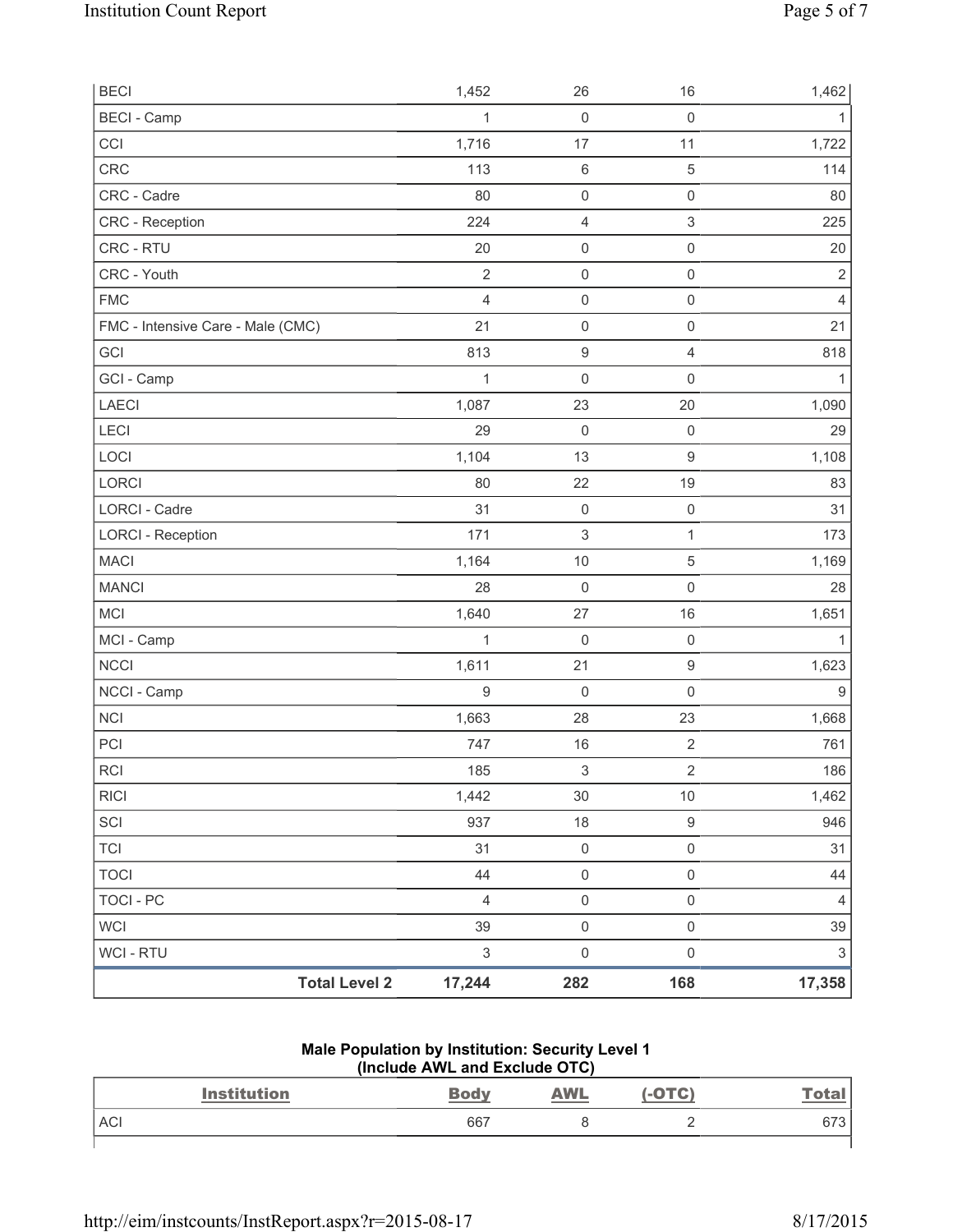| <b>ACI - RTU</b>                  | 41             | $\mathsf 0$             | $\mathsf 0$         | 41               |
|-----------------------------------|----------------|-------------------------|---------------------|------------------|
| <b>BECI</b>                       | 733            | 18                      | $6\,$               | 745              |
| <b>BECI</b> - Camp                | 489            | 0                       | $\mathsf{O}\xspace$ | 489              |
| CCI                               | 877            | 5                       | $\mathbf{1}$        | 881              |
| <b>CRC</b>                        | 57             | 1                       | $\mathsf 0$         | 58               |
| CRC - Cadre                       | 6              | $\mathsf{O}\xspace$     | $\mathsf 0$         | 6                |
| CRC - Reception                   | 179            | $\mathbf{1}$            | $\mathbf{1}$        | 179              |
| CRC - RTU                         | $\overline{4}$ | 0                       | $\mathsf{O}\xspace$ | $\overline{4}$   |
| <b>FMC</b>                        | 468            | 1                       | $\mathsf{O}\xspace$ | 469              |
| FMC - Intensive Care - Male (CMC) | 15             | $\mathsf 0$             | $\mathsf 0$         | 15               |
| GCI                               | 428            | 16                      | 7                   | 437              |
| GCI - Camp                        | 755            | $\sqrt{2}$              | $\mathbf{1}$        | 756              |
| <b>GCI-RTU</b>                    | 1              | 0                       | $\mathsf 0$         | $\mathbf 1$      |
| <b>LAECI</b>                      | 670            | 11                      | $\overline{7}$      | 674              |
| LECI                              | 14             | $\sqrt{2}$              | $\mathbf{1}$        | 15               |
| LECI - Camp                       | 176            | $\mathsf{O}\xspace$     | $\mathsf{O}\xspace$ | 176              |
| LOCI                              | 1,163          | $\overline{7}$          | $\sqrt{2}$          | 1,168            |
| LORCI                             | 31             | $\overline{7}$          | $\overline{7}$      | 31               |
| <b>LORCI - Cadre</b>              | 3              | 0                       | $\mathsf 0$         | $\sqrt{3}$       |
| <b>LORCI - Reception</b>          | 101            | $\mathsf 0$             | $\mathsf 0$         | 101              |
| MACI - Minimum                    | 1,395          | 16                      | $\overline{4}$      | 1,407            |
| <b>MANCI</b>                      | 6              | 5                       | $\mathbf{1}$        | $10$             |
| MANCI - Camp                      | 408            | $\mathbf{1}$            | $\mathsf{O}\xspace$ | 409              |
| <b>MCI</b>                        | 483            | 8                       | $\mathbf{1}$        | 490              |
| MCI - Camp                        | 338            | $\mathbf{1}$            | $\mathbf{1}$        | 338              |
| <b>NCCI</b>                       | 651            | 11                      | $\,8\,$             | 654              |
| NCCI - Camp                       | 405            | 0                       | $\mathsf{O}\xspace$ | 405              |
| <b>NCI</b>                        | 801            | $\overline{7}$          | $\overline{4}$      | 804              |
| <b>OSP</b>                        | $\hbox{9}$     | $\mathsf 0$             | $\mathsf 0$         | $\boldsymbol{9}$ |
| PCI                               | 1,311          | 21                      | 10                  | 1,322            |
| <b>RICI</b>                       | 1,138          | 16                      | $\boldsymbol{7}$    | 1,147            |
| SCI                               | 1,125          | 15                      | 11                  | 1,129            |
| <b>TCI</b>                        | 48             | $\overline{\mathbf{4}}$ | $\sqrt{2}$          | 50               |
| TCI - Camp                        | 438            | $\boldsymbol{0}$        | $\mathsf{O}\xspace$ | 438              |
| <b>Total Level 1</b>              | 15,434         | 184                     | 84                  | 15,534           |

# **High Offender ID's**

| Correctional Reception Center:   | A718072 |
|----------------------------------|---------|
| Lorain Correctional Institution: | A711695 |